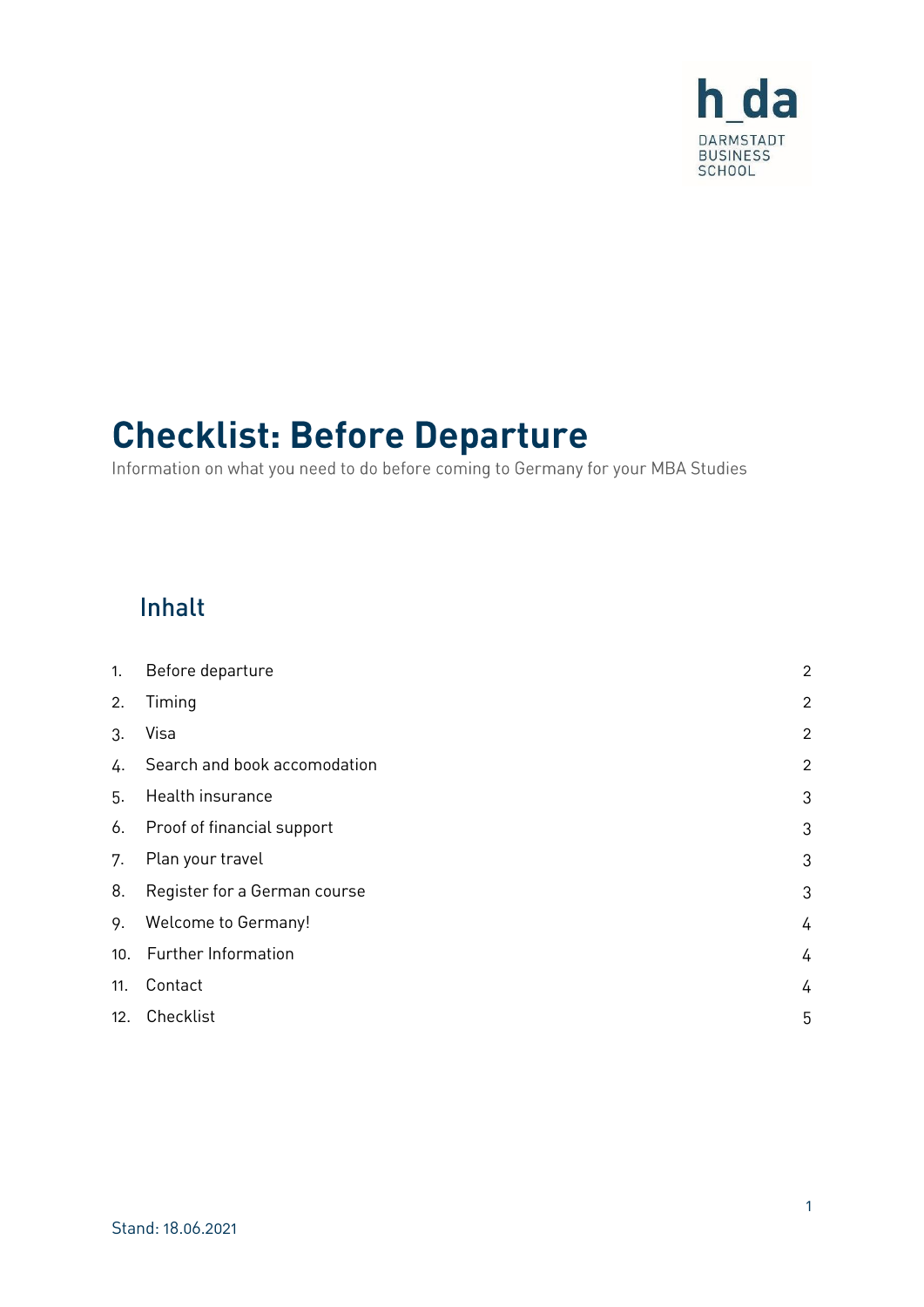

#### <span id="page-1-0"></span> $1_{-}$ **Before departure**

You applied to an MBA program at Darmstadt Business School and got your admission letter? **Congratulations**!

We have collected information of procedures and processes that you need to keep in mind and do before departing your country. We hope that this information will help to make your transition to Germany as smooth as possible. However, if you need any help, don't hesitate to contact us!

#### <span id="page-1-1"></span> $2<sub>1</sub>$ **Timing**

Studying in Germany will require a bit of planning and some tasks on forehand. Some of them, like applying for a visa, take a lot of time. Therefore, please make sure to start collecting information as soon as possible. Then you can start planning everything you need to do to come to Germany as soon as you get your acceptance letter.

#### <span id="page-1-2"></span> $3<sub>l</sub>$ **Visa**

As an international student, you may need an entry visa to study in Germany – depending on where you come from. For detailed information about visa requirements, please contact the German embassy or nearest consulate in your home country. Keep in mind that it might take at least 6-10 weeks to receive a visa, or even more time in some cases. Therefore, it is important to start searching for information regarding the visa process once you applied to the h\_da. For more detailed information about visa, the application process and how to get a resident permit, please consult our [FAQ.](https://mba.h-da.de/index.php?id=615)

#### <span id="page-1-3"></span>Search and book accomodation  $\mathbf{L}$

Looking for an accommodation while you are abroad can be very difficult, so we are here to help. Please check ou[r FAQ section accommodation information](https://mba.h-da.de/index.php?id=615) for detailed information and contact our **Buddy Service** if you have any questions.

Darmstadt, like most college towns, offers several opportunities for student housing, including public dorms as well as private rooms or apartments. Unfortunately, the German law does not allow the h da to own any students' dorms. However, the Studierendenwerk and HEAG Bauverein AG provide public student accommodation for all students in Darmstadt. [Here](https://mba.h-da.de/fileadmin/Einrichtungen/MBA/Dokumente/MBA_Allgemein/FAQ_und_Anleitungen/neue_FAQs/final_Where_to_stay_in_Darmstadt.pdf) you can find a list of student residences in Darmstadt including further information and contact details.

If you want to come to Germany a few days in advance but your accommodation contract starts only at the same time as your studies, please check our information about short-term accommodation in Darmstadt. You will find all information in our [FAQ.](https://mba.h-da.de/index.php?id=615)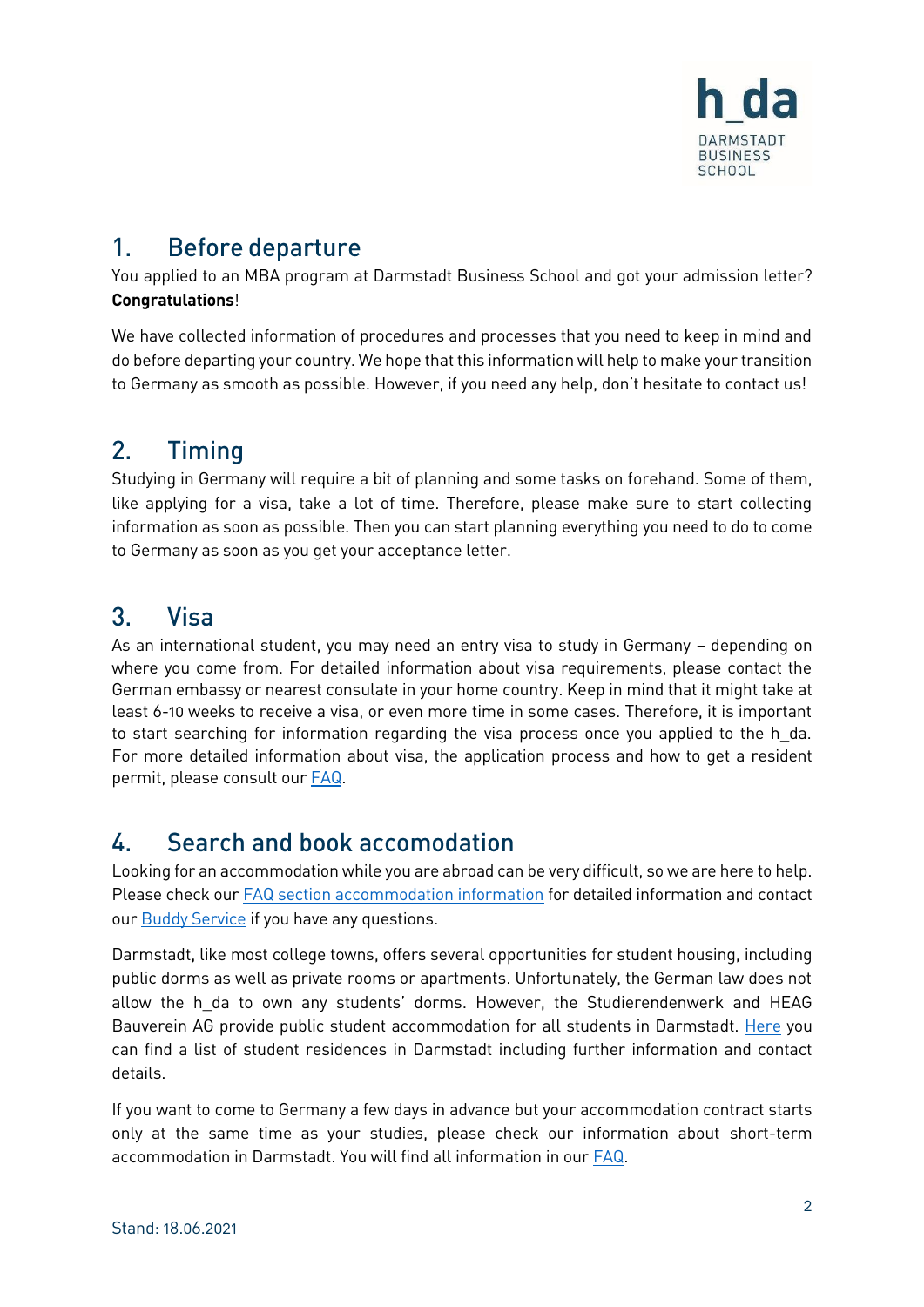

#### <span id="page-2-0"></span> $5<sub>1</sub>$ **Health insurance**

By law, all students MUST have health insurance cover for their studies in Germany. Non-European students should carefully consider the different health insurance options. Please read all the information about health insurances in Germany in our **FAQ** section Health Insurance Information carefully.

**Please note**: a travel insurance is not sufficient for your enrolment! You have the opportunity to register for a public insurance during your enrolment. If you prefer to register for another insurance or with another insurance company, please make sure to meet all requirements.

#### <span id="page-2-1"></span>**Proof of financial resources**  $6.$

It is required by the visa process that you have to prove a certain amount of money per month to ensure coverage of your expenses during your studies. Since January 2021 it is needed to show proof of at least 861 EUR for 12 months (861\*12=10,332 EUR). We suggest verifying the specific amount with your embassy or consulate.

The immigration office in Darmstadt accepts one of the following proofs:

- Formal obligation (Verpflichtungserklärung)
- Blocked bank account

For more detailed information we recommend you to read our [information regarding a blocked](https://mba.h-da.de/index.php?id=615)  bank [account](https://mba.h-da.de/index.php?id=615) carefully.

#### <span id="page-2-2"></span> $7_{-}$ Plan your travel

Once you have received the CONFIRMATION of your visa, it is time to start planning your trip to Germany. Keep in mind the starting semester dates and the orientation days (usually at the beginning of September) which you can find in your application documents.

Depending on from how far you are travelling, we advise you to come a couple of days before to overcome the jetlag and get used to your new city.

#### <span id="page-2-3"></span>Register for a german course  $8<sub>1</sub>$

Even though the classes and exams during your MBA program will be held entirely in English, learning German is important for daily life in Germany. It will increase your chances on the job market since German is the main language of communication. In addition, it will help you to settle in quicker and make friends easier.

It is possible to participate in language courses at the h\_da language centre free of an additional cost during your studies. You need to enrol for these courses in advance, before the beginning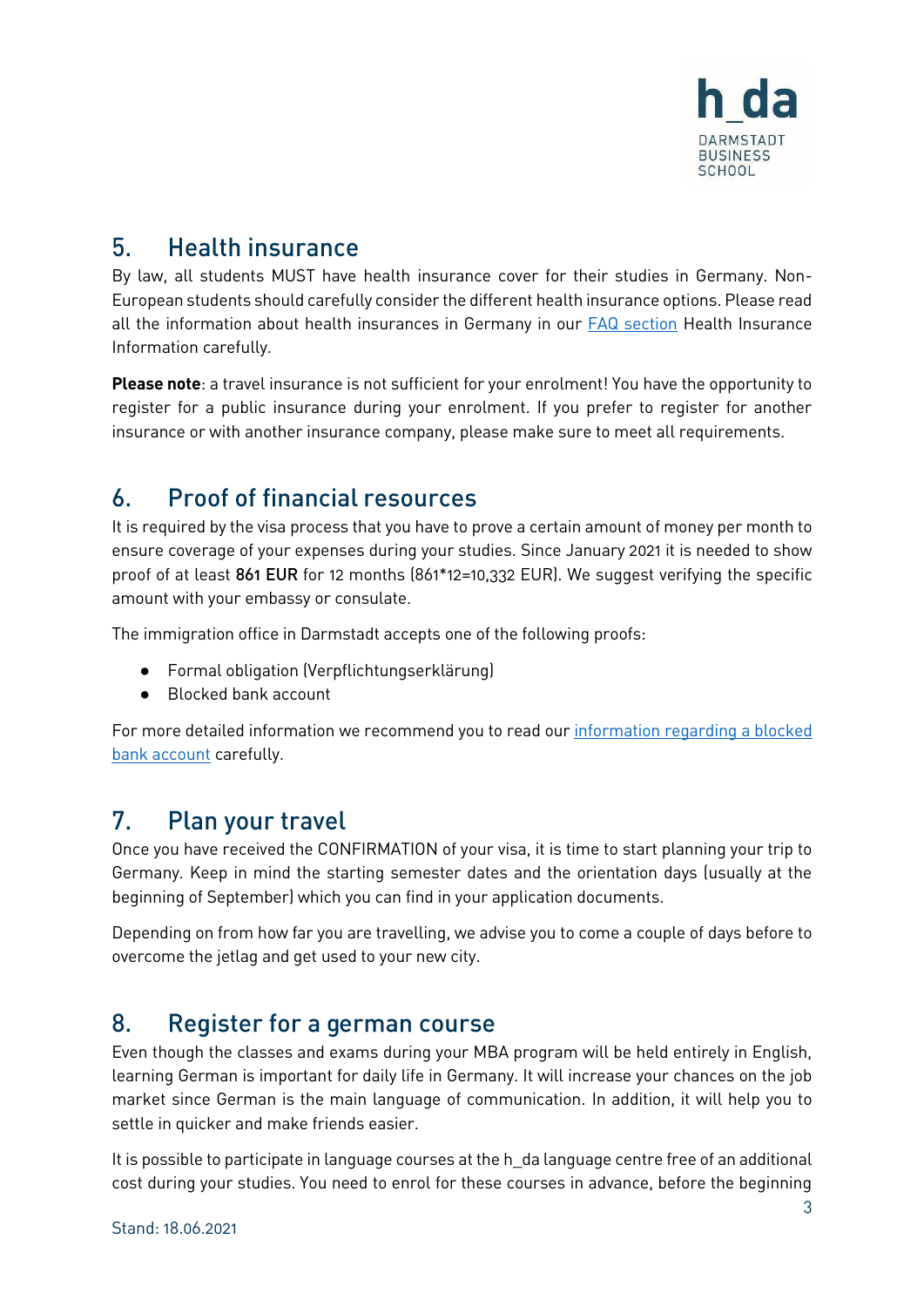

of the courses. Please check the [information on German Language Courses](https://mba.h-da.de/index.php?id=615) for additional information and registration procedure. There are also other options German courses in various private institutions in and around Darmstadt.

#### <span id="page-3-0"></span>**Welcome to Germany!** 9.

Once you arrived in Germany, there are some additional tasks. Please read the [FAQ section](https://mba.h-da.de/index.php?id=615) "Getting Started", where you will find information regarding your first days in Germany and what needs to be done as your first steps and procedures here.

The orientation days will help you make a smooth transition into life in Darmstadt. There is only one condition: You have to show up. During these introductory days you will get to know your new study place, get connected, and get help.

### <span id="page-3-1"></span>10. Further Information

You can visit the following websites for more detailed information:

- [Study in Germany -](https://www.study-in-germany.de/en/plan-your-studies/requirements/visa_26604.php) visa information
- [Federal Foreign Office Germany](https://www.auswaertiges-amt.de/en)
- **•** [Federal Foreign Office Germany -](https://www.auswaertiges-amt.de/en/einreiseundaufenthalt/visabestimmungen-node) visa regulations
- Pathway to Germany [visa and entry procedure](https://www.make-it-in-germany.com/en/visa/applying/entry-visa-process/)

#### <span id="page-3-2"></span> $11<sub>1</sub>$ Contact

If you have any further questions, please contact us via e-mail to [buddy.mba@h-da.de.](mailto:buddy.mba@h-da.de) We are looking forward to hearing from you!